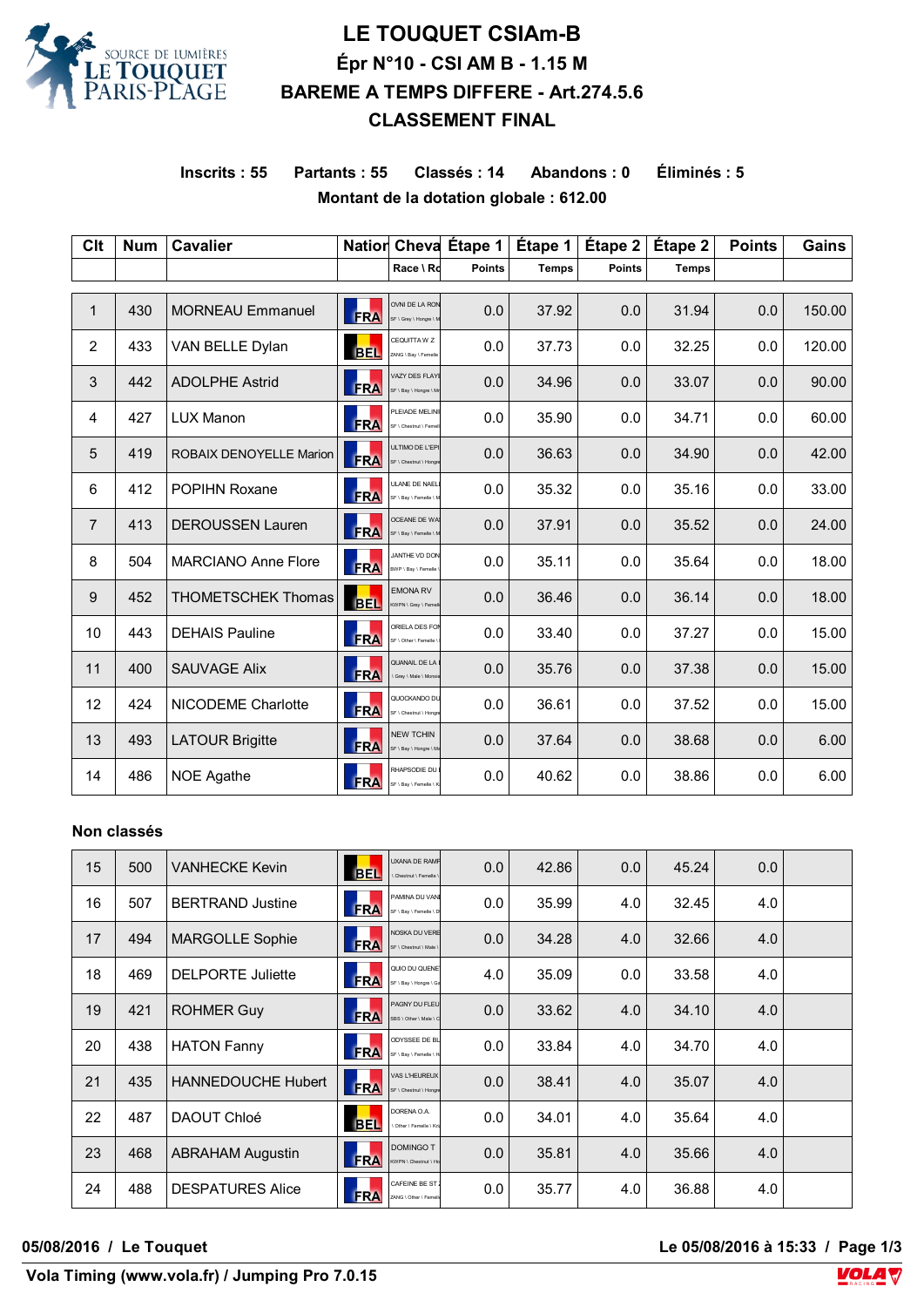#### **LE TOUQUET CSIAm-B Épr N°10 - CSI AM B - 1.15 M BAREME A TEMPS DIFFERE - Art.274.5.6 CLASSEMENT FINAL**

| <b>Clt</b> | <b>Num</b> | <b>Cavalier</b>               |                   |                                                 | Natior Cheva Étape 1 | Étape 1      | Étape 2       | Étape 2      | <b>Points</b> | Gains |
|------------|------------|-------------------------------|-------------------|-------------------------------------------------|----------------------|--------------|---------------|--------------|---------------|-------|
|            |            |                               |                   | Race \ Rd                                       | <b>Points</b>        | <b>Temps</b> | <b>Points</b> | <b>Temps</b> |               |       |
| 25         | 477        | <b>WOOD Lucy</b>              | VZ<br><b>ZGBR</b> | CRISTIAAN<br>KWPN \ Bay \ Hongre                | 0.0                  | 34.06        | 4.0           | 37.86        | 4.0           |       |
| 26         | 475        | COUVELARD Jade                | <b>FRA</b>        | ALPHA LEAM PO<br>Other \ Femelle \ M            | 0.0                  | 36.87        | 4.0           | 38.81        | 4.0           |       |
| 27         | 449        | <b>GENET Pauline</b>          | BEL.              | DALTON LES HAL<br><b>BS \ Chestnut \ Ho</b>     | 0.0                  | 37.19        | 4.0           | 39.11        | 4.0           |       |
| 28         | 439        | <b>BARDYN Benjamin</b>        | BEL.              | COCOFLANEL DE<br>ZANG \ Grey \ Hongre           | 0.0                  | 39.42        | 4.0           | 40.88        | 4.0           |       |
| 29         | 464        | <b>COUNASSE Michel</b>        | <b>BEL</b>        | <b>ISMAYA DES BRI</b><br>BWP \ Chestnut \ Fer   | 4.0                  | 44.94        | 0.0           | 41.47        | 4.0           |       |
| 30         | 479        | <b>LOIN Eric</b>              | <b>FRA</b>        | AKANE DE L'OISI<br>SF \ Chestnut \ Fem          | 4.0                  | 33.80        | 0.0           | 42.90        | 4.0           |       |
| 31         | 506        | <b>CELIS Kim</b>              | 匪                 | <b>BEAUJOLAIS</b><br>(WPN \ Bay \ Femel         | 4.0                  | 36.74        | 0.0           | 43.88        | 4.0           |       |
| 32         | 425        | <b>LAENEN Melissa</b>         | 匪                 | KISS OF TIME<br>BWP \ Bay \ Femelle             | 4.0                  | 40.26        | 0.0           | 44.61        | 4.0           |       |
| 33         | 484        | YANNART Valerie               | <b>BEL</b>        | <b>SMERANDA</b><br>Black \ Femelle \ Va         | 0.0                  | 39.91        | 4.0           | 45.29        | 4.0           |       |
| 34         | 437        | <b>WATTEZ Louise</b>          | <b>FRA</b>        | /ICOMTE DE ST<br><b>SF \ Bay \ Male \ Liste</b> | 6.0                  | 52.02        | 0.0           | 36.06        | 6.0           |       |
| 35         | 404        | <b>BERNARD Juliette</b>       | <b>ERA</b>        | OPALINE DE VAI<br>SF \ Bay \ Femelle \ L        | 0.0                  | 35.43        | 8.0           | 30.74        | 8.0           |       |
| 36         | 455        | <b>RIDELLE Louis</b>          | <b>BEL</b>        | PIVOINE D'ARCH<br>Bay \ Femelle \ Dav           | 0.0                  | 33.39        | 8.0           | 32.87        | 8.0           |       |
| 37         | 497        | <b>BECKER Noemie</b>          | <b>BEL</b>        | EURO DOLLAR G<br>SBS \ Bay \ Male \ Let         | 0.0                  | 35.78        | 8.0           | 34.37        | 8.0           |       |
| 38         | 463        | VANHOOF Charlyne              | <b>BEL</b>        | <b>AVENUE</b><br>KWPN \ Grey                    | 0.0                  | 35.08        | 8.0           | 35.76        | 8.0           |       |
| 39         | 471        | <b>RAMCHURN Priscilla</b>     | <b>BEL</b>        | <b>AQUAREL D HOL</b><br>Bay \ Femelle \ Pris    | 0.0                  | 37.08        | 8.0           | 36.18        | 8.0           |       |
| 40         | 405        | <b>VANNIER Benedicte</b>      | <b>FRA</b>        | RUTILANTE<br>SF \ Bay \ Femelle \ B             | 4.0                  | 34.68        | 4.0           | 36.30        | 8.0           |       |
| 41         | 457        | <b>DESSE CARMIGNAC Marine</b> | <b>FRA</b>        | <b>SKY TANGO</b><br>Chestnut \ Male \ De        | 4.0                  | 37.21        | 4.0           | 37.00        | 8.0           |       |
| 42         | 429        | <b>KNAEBEL Marion</b>         | <b>FRA</b>        | AGRION DU CLO<br>SF \ Bay \ Hongre \ Lis        | 4.0                  | 37.12        | 4.0           | 37.90        | 8.0           |       |
| 43         | 501        | <b>CITERNE Leo</b>            | <b>FRA</b>        | <b>BEAU TANGO</b><br>KWPN \ Grey \ Feme         | 4.0                  | 36.21        | 4.0           | 38.46        | 8.0           |       |
| 44         | 451        | <b>VALADON Valerie</b>        | <b>FRA</b>        | LIBERTIE<br>SF \ Other \ Feme                   | 4.0                  | 35.15        | 4.0           | 38.87        | 8.0           |       |
| 45         | 410        | POPIHN Roxane                 | <b>FRA</b>        | VAROUM DE L'EF<br>SF \ Chestnut \ Hongre        | 4.0                  | 40.01        | 4.0           | 42.20        | 8.0           |       |
| 46         | 418        | <b>THOMETCHECK Louise</b>     | <b>BEL</b>        | TALOUNABAB K.<br>ZANG \ Chestnut \ Fe           | 4.0                  | 37.29        | 4.0           | 42.22        | 8.0           |       |
| 47         | 496        | <b>MONERET Lilie</b>          | <b>FRA</b>        | SEGUR DE SAVIO<br><b>SF \ Chestnut \ Male</b>   | 6.0                  | 52.28        | 4.0           | 35.05        | 10.0          |       |
| 48         | 444        | <b>BEHAEGEL Thibaut</b>       | <b>BEL</b>        | HERO VAN UTAH<br>AES \ Other \ Hongre           | 4.0                  | 36.91        | 8.0           | 38.79        | 12.0          |       |
| 49         | 402        | RODBERG Charlie               | <b>BEL</b>        | KAYA VAN DE ZE<br>BWP \ Chestnut \ Fen          | 4.0                  | 36.45        | 8.0           | 38.91        | 12.0          |       |
| 50         | 473        | <b>ALLEN Alexandra</b>        | NZ<br><b>ZGBR</b> | <b>DADIVA</b><br>KWPN \ Bay \                   | 19.0                 | 55.44        | 12.0          | 46.65        | 31.0          |       |

### **Éliminé - Étape 1**

407 SORLIN Mathilde **FRA** 

THALIA DE L'EF F \ Other \ Femel

**05/08/2016 / Le Touquet Le 05/08/2016 à 15:33 / Page 2/3**